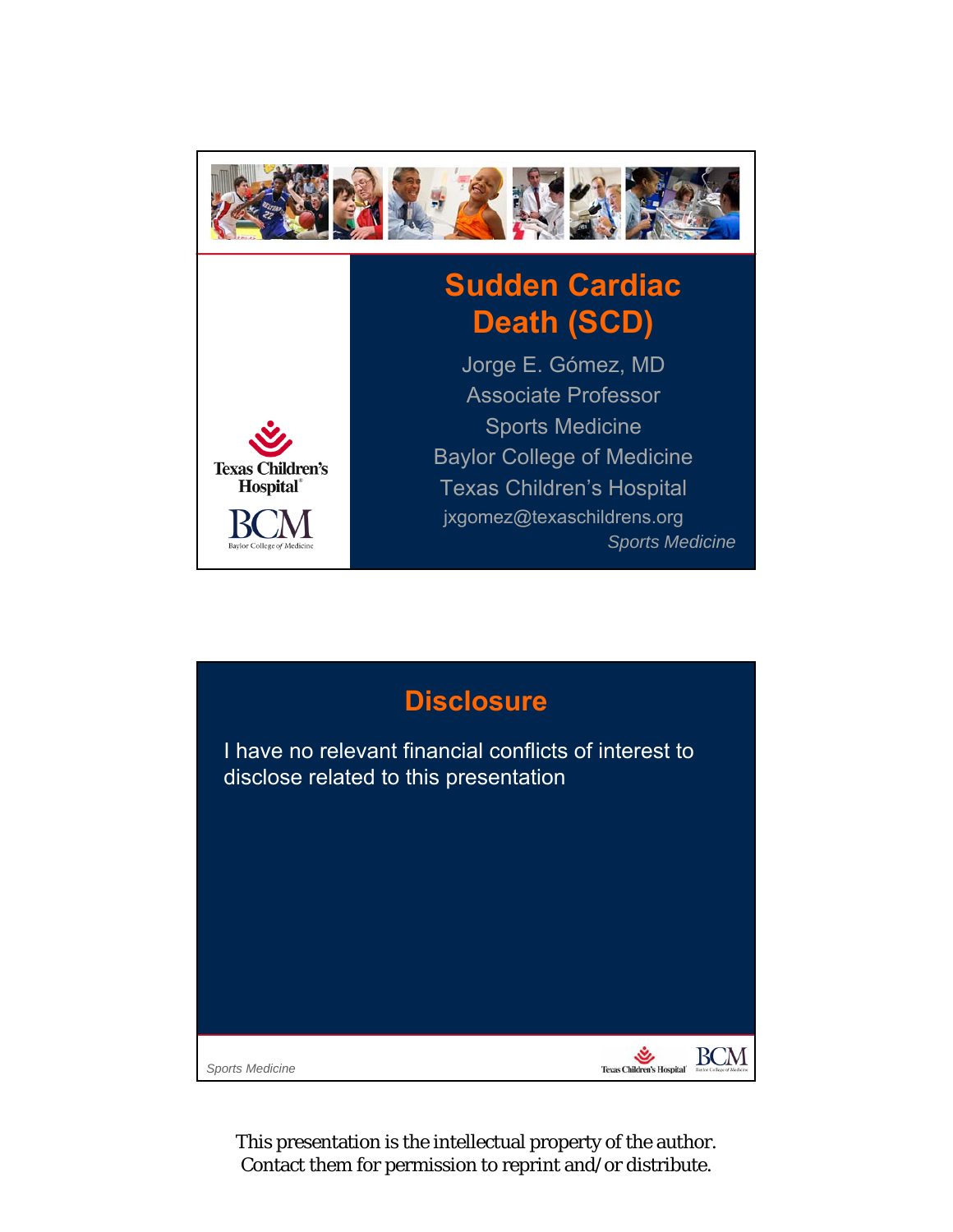

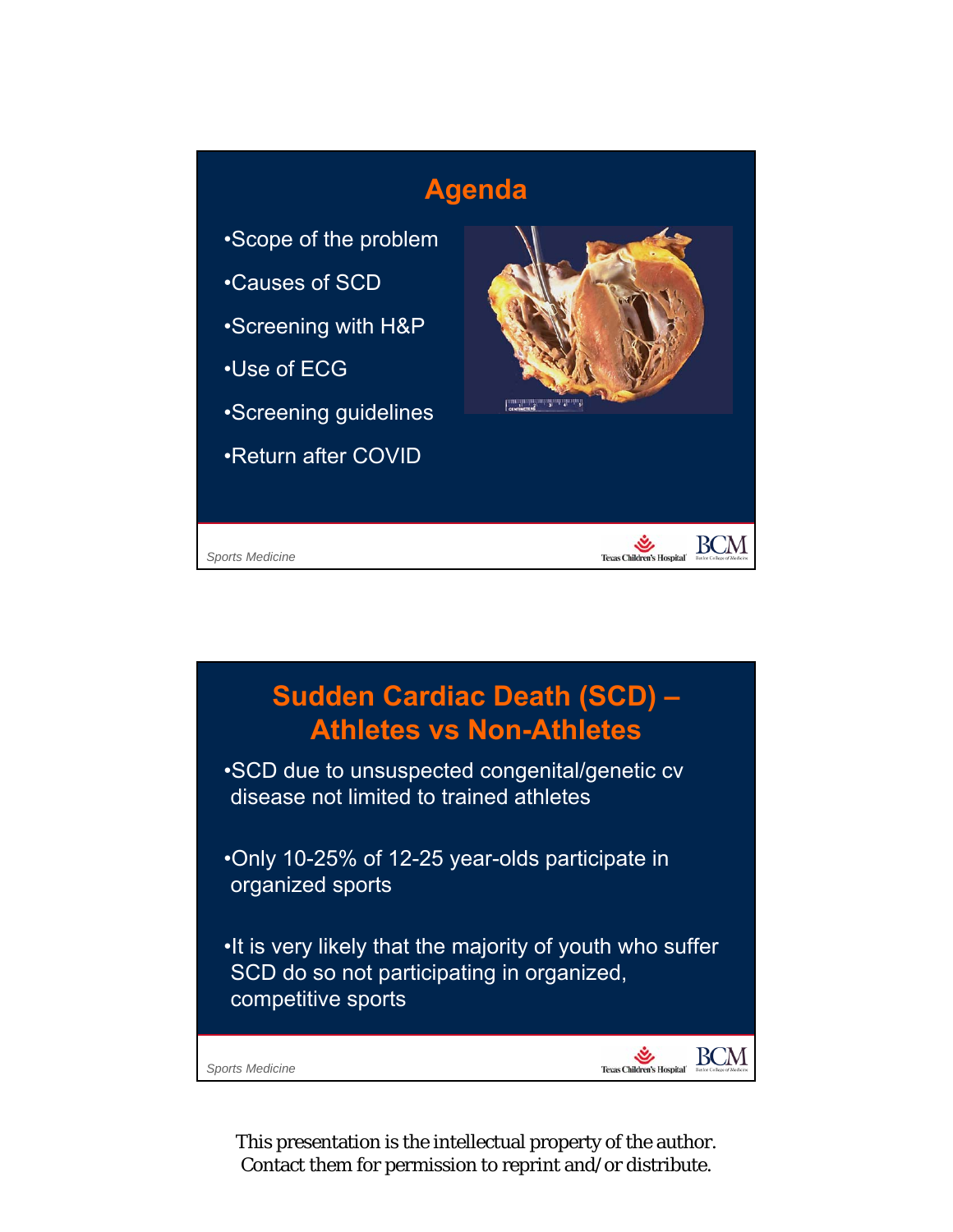

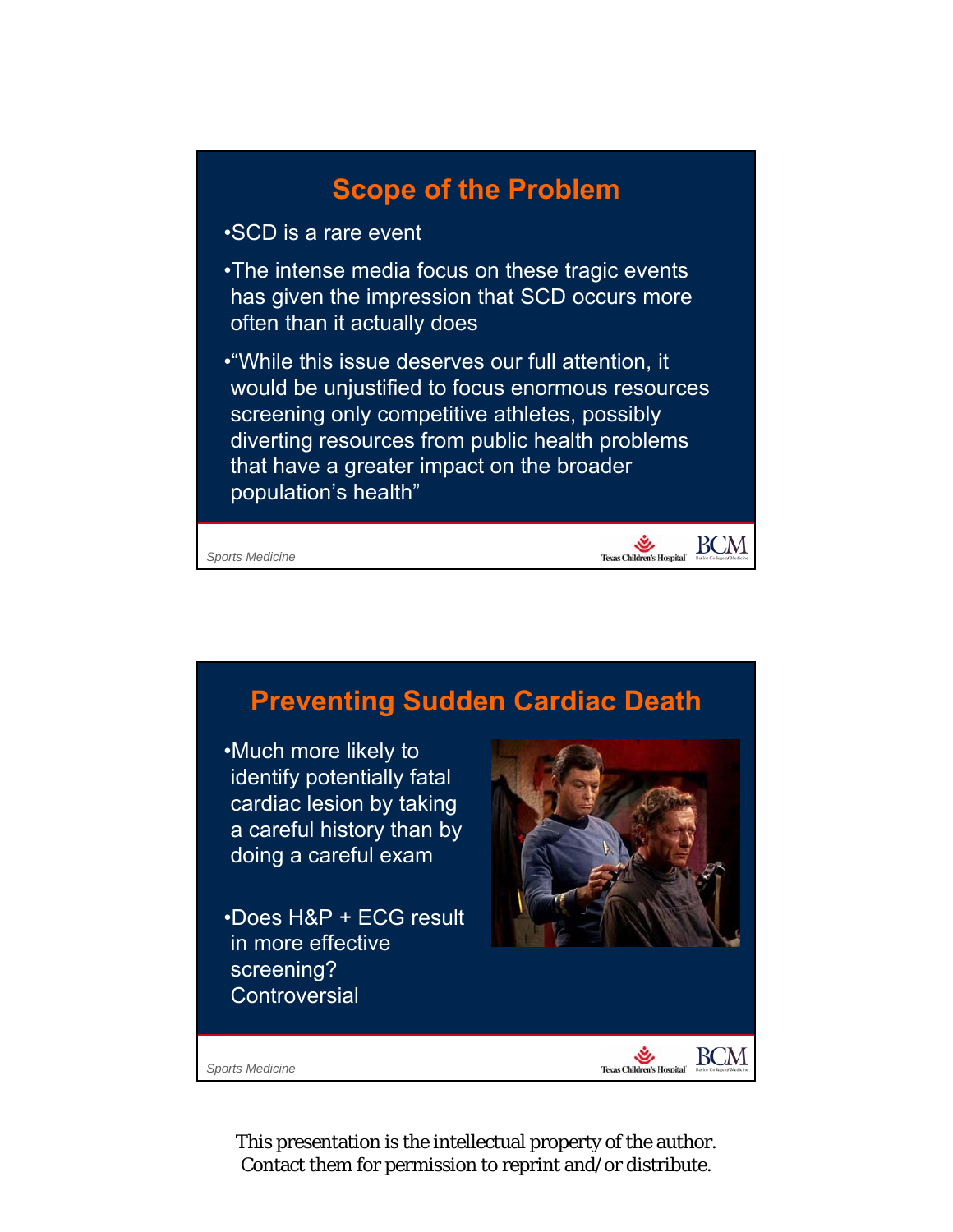

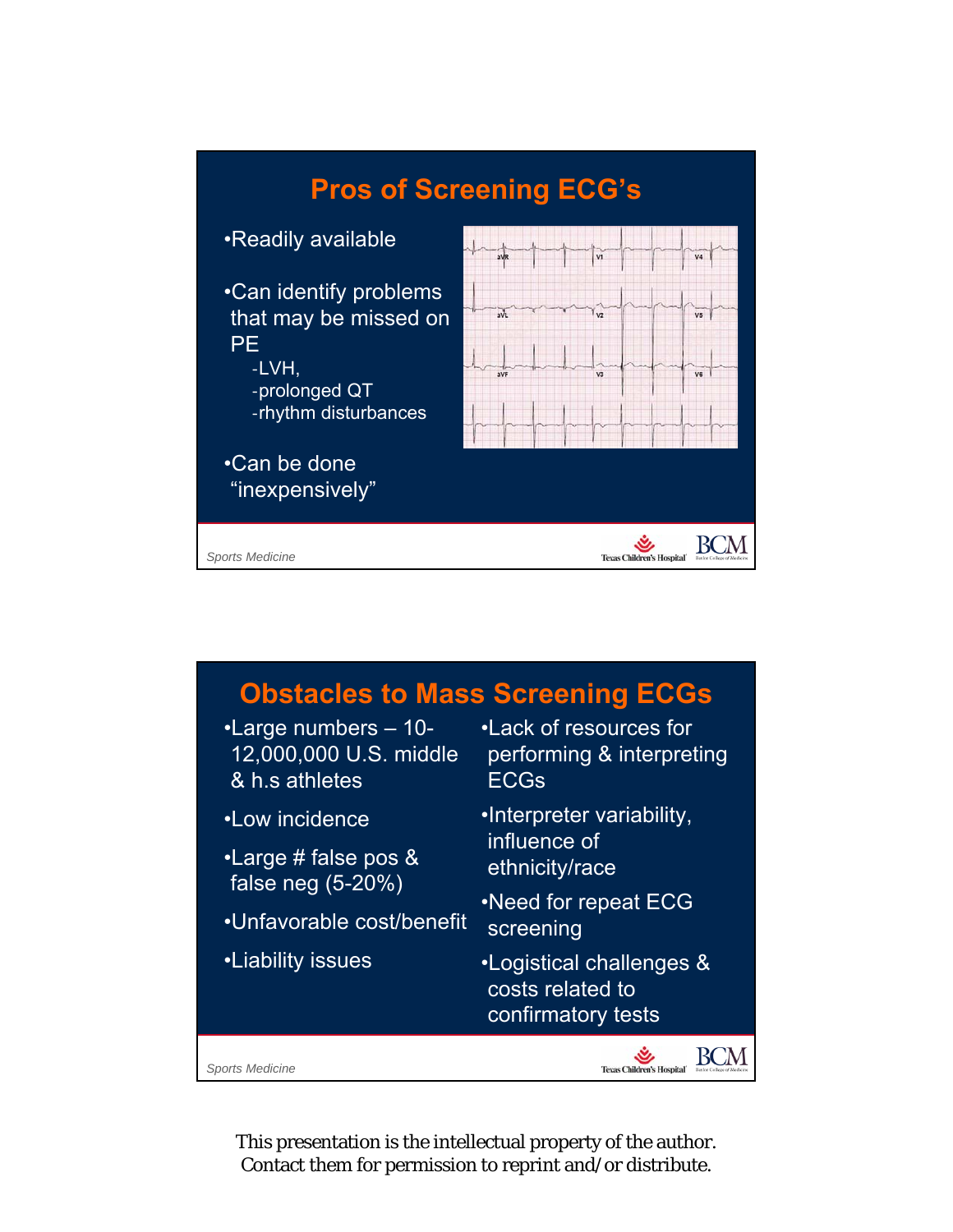

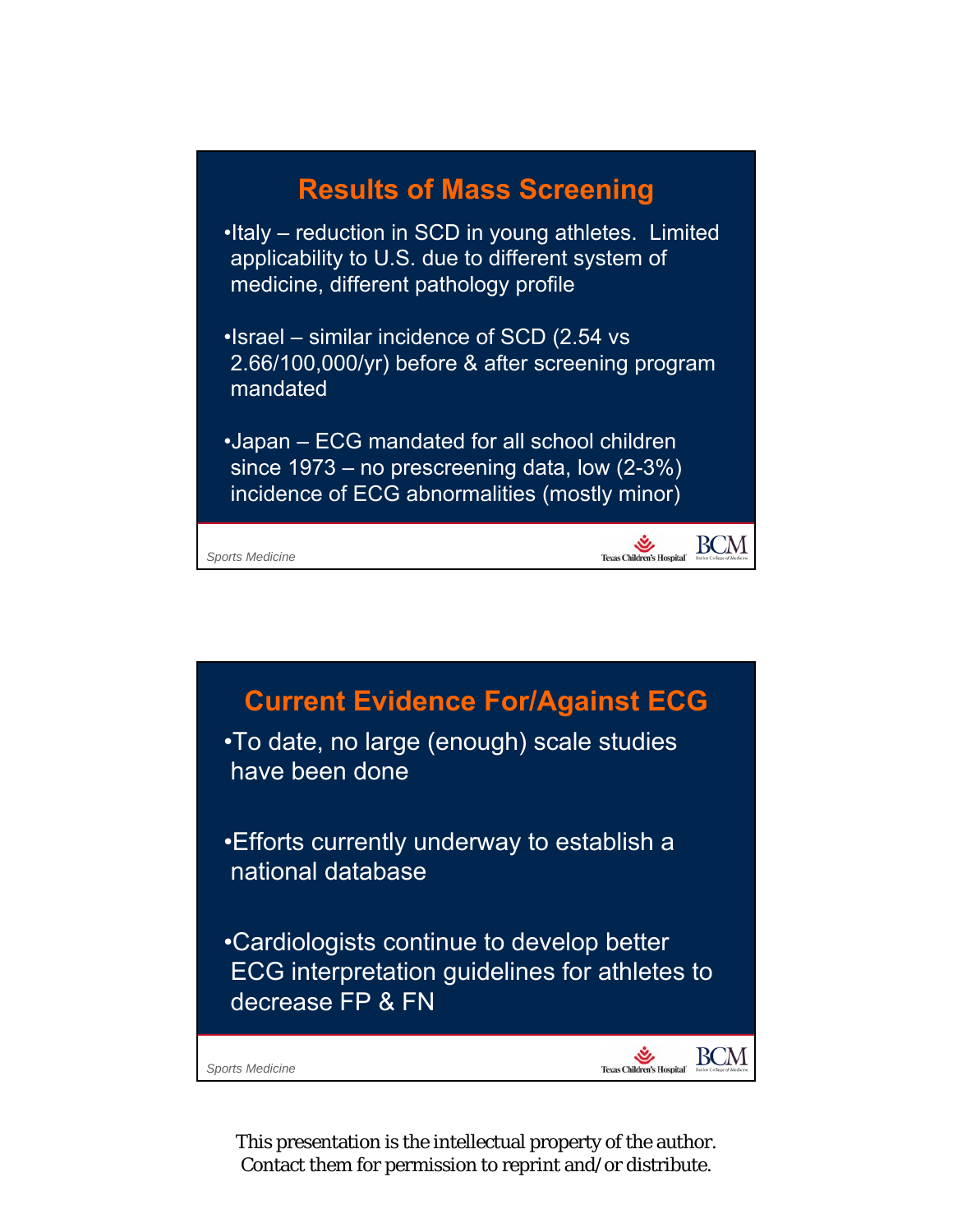

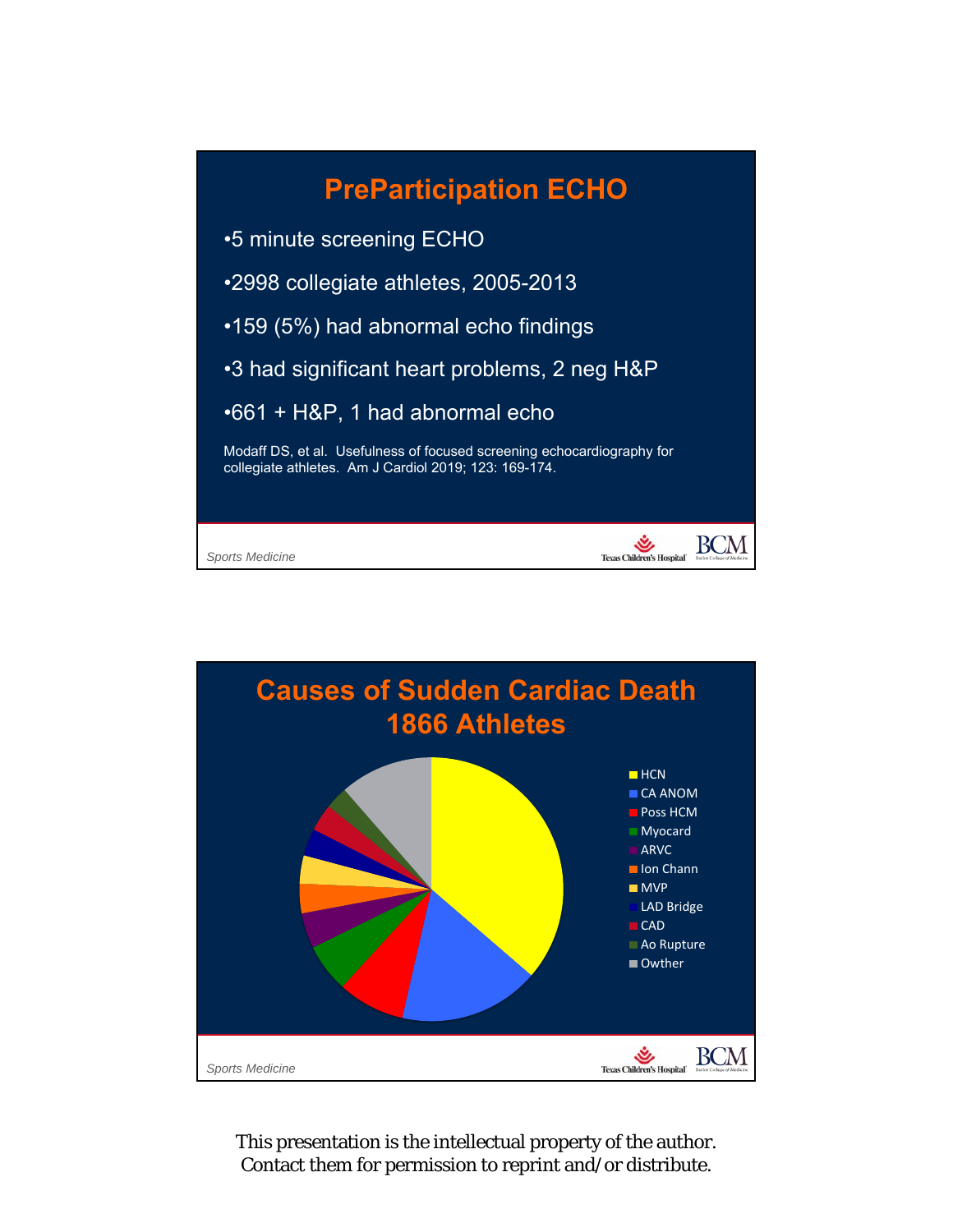|             |       | <b>Causes of SCD</b>                |       |         |       |
|-------------|-------|-------------------------------------|-------|---------|-------|
| Lesion      |       | +FHx V Exercise<br><b>Tolerance</b> | CP    | Syncope | Palp  |
| <b>HCM</b>  | ÷     | $\pm$                               | $\pm$ | $\pm$   | $\pm$ |
| <b>CAD</b>  | ÷     | $\pm$                               | ÷.    |         |       |
| Arrhyt      | $\pm$ |                                     | ÷     | ÷       | ÷     |
| <b>ALCA</b> |       |                                     | ÷     | ÷.      |       |
| Aneur       | $\pm$ | $\pm$                               | ÷     |         |       |
|             |       |                                     |       |         |       |

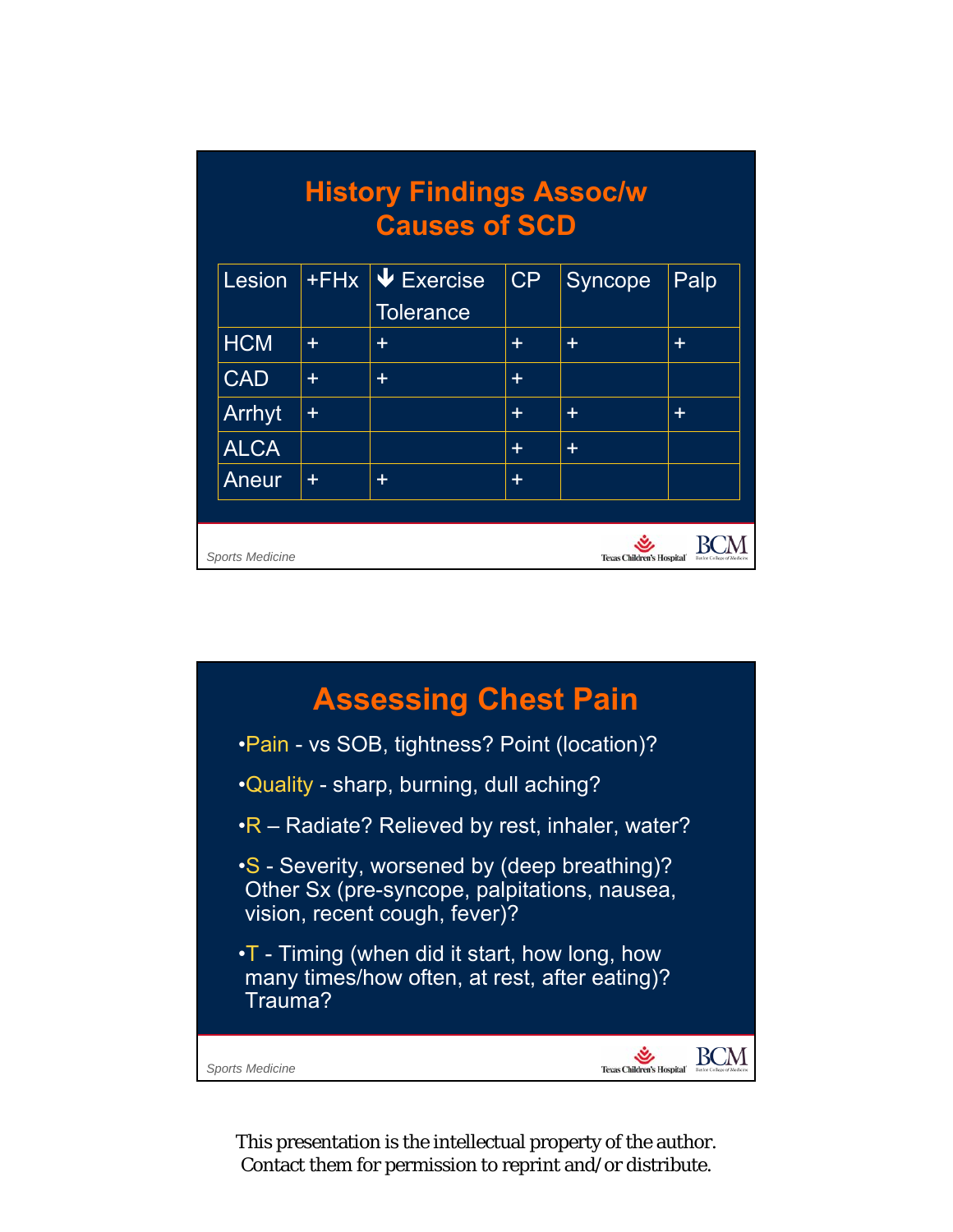

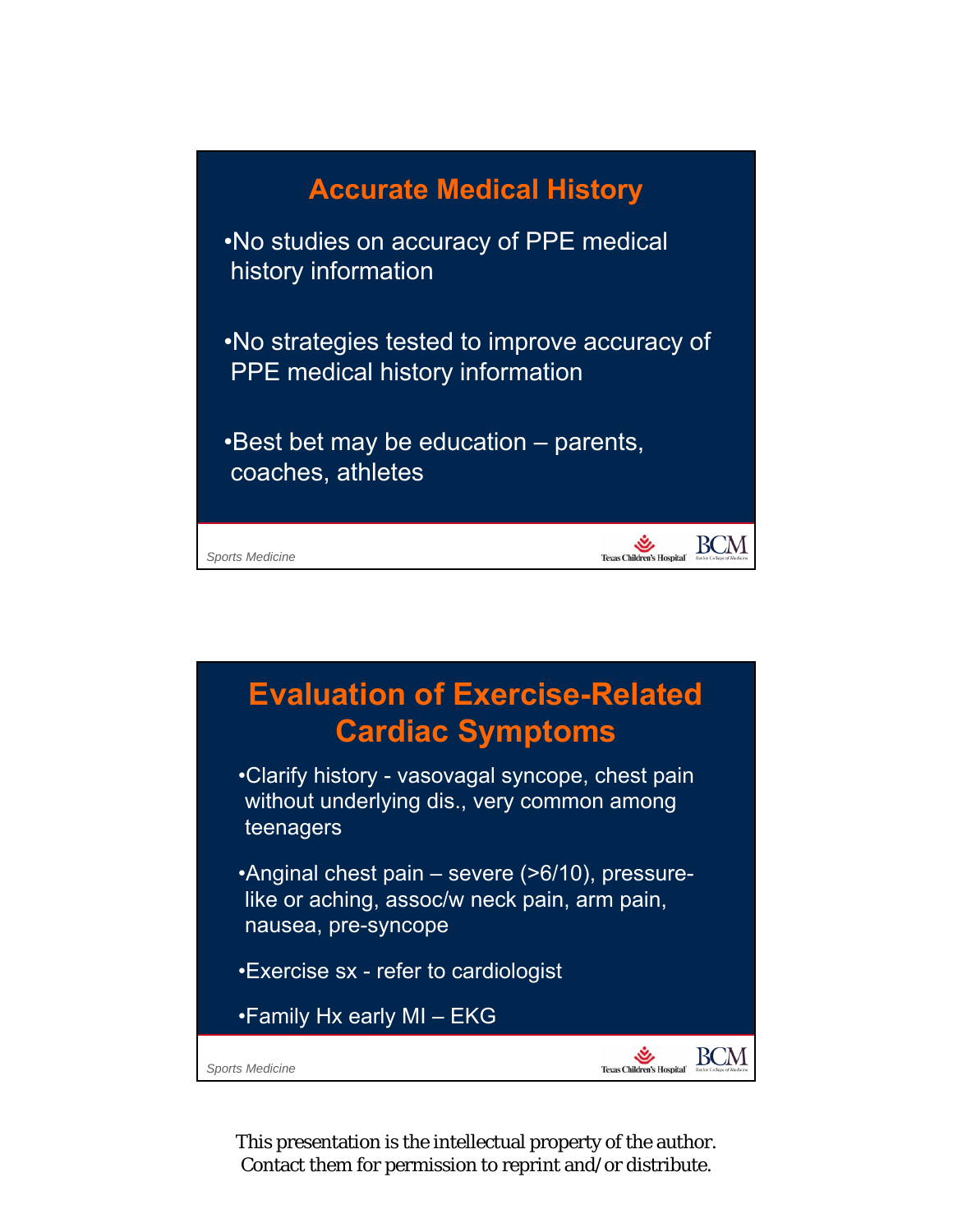## **Essentials of the Screening Cardiovascular Exam**

## •BP

- •Auscultation, supine & standing
- •Splitting of S2
- •Palpation thrill, LVI, RVI, simultaneous palp. of femoral & brachial arteries, peripheral pulses
- •Murmur location, intensity, timing, supine to sitting, squatting to standing, Valsalva

Texas Children's Hospital'  $\sum_{\text{Basic Culer of Medicine}}$ 

 $Sports$ *Medicine* 

| Cause      | Palpation                             | S <sub>2</sub>  | <b>Auscultation</b>                                        |  |
|------------|---------------------------------------|-----------------|------------------------------------------------------------|--|
| Still's    | <b>Normal</b>                         | <b>Norm</b>     | Ejection, <3/6, vibe best $@$<br>LLSB, ↓ Valsalva, upright |  |
| AS         | LVI displaced,<br>suprasternal thrill | Single          | Ejection, 2-5/6, best $\omega$<br>2RICS, ejection click    |  |
| <b>HCM</b> | LVI displaced, thrill @<br>apex & LSB | <b>Norm</b>     | Ejection, 2-4/6, best $@$<br>LLSB, 1 Valsalva, upright     |  |
| PS         | +RVI, thrill @ LUSB                   | <b>Split</b>    | Ejection, 2-5/6, LUSB, click                               |  |
| Coarct     | LE pulses c/w UE<br>LVI displaced     | <b>Norm</b>     | Ejection, 1-3/6, radiates to L<br>interscapular area       |  |
| <b>ASD</b> | +RVI                                  | Split,<br>fixed | Ejection, 2-3/6, best $\omega$<br><b>LUSB</b>              |  |
| <b>VSD</b> | <b>Precordial thrill</b>              | <b>Norm</b>     | Holosystolic, 2-5/6 @LLSB                                  |  |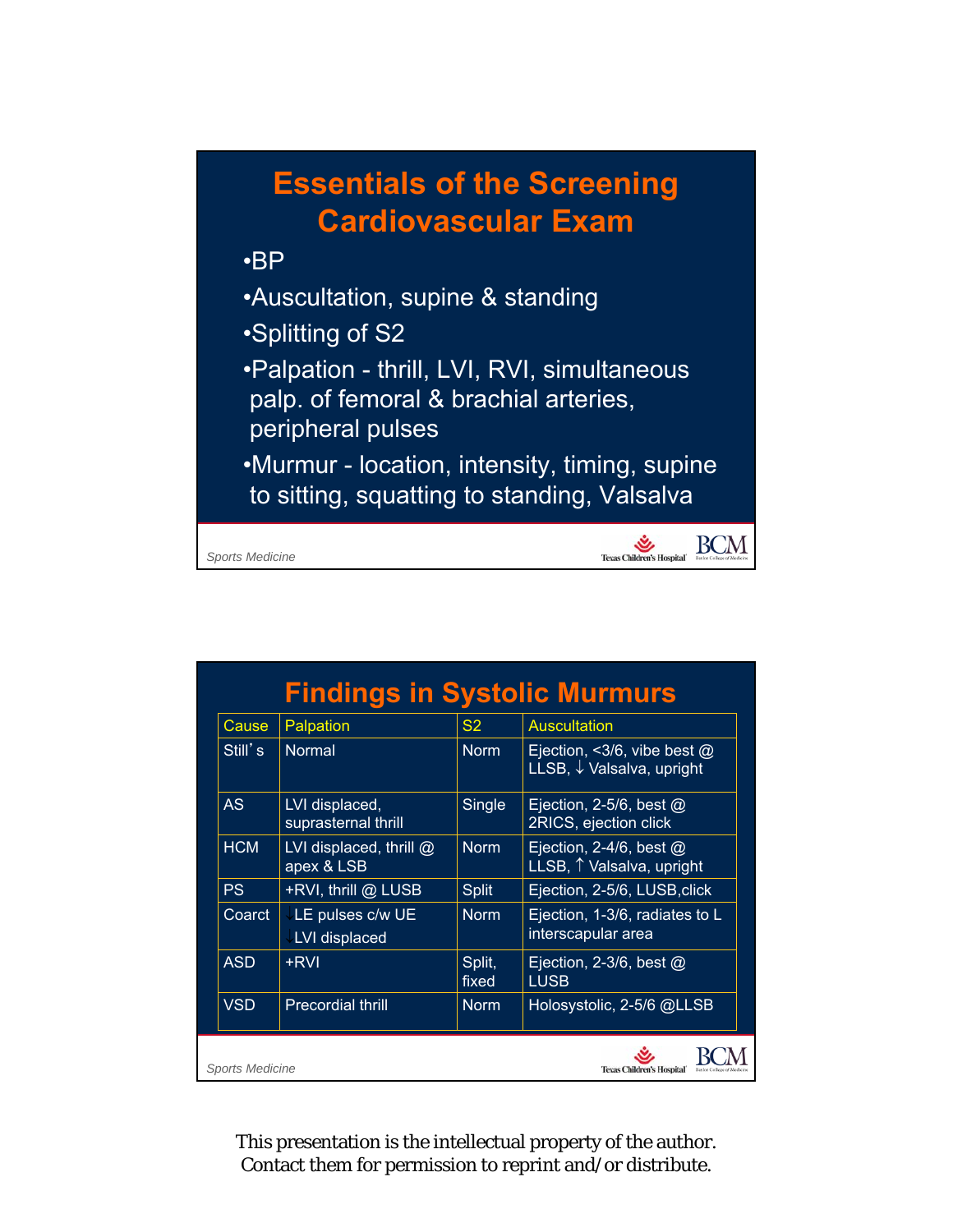

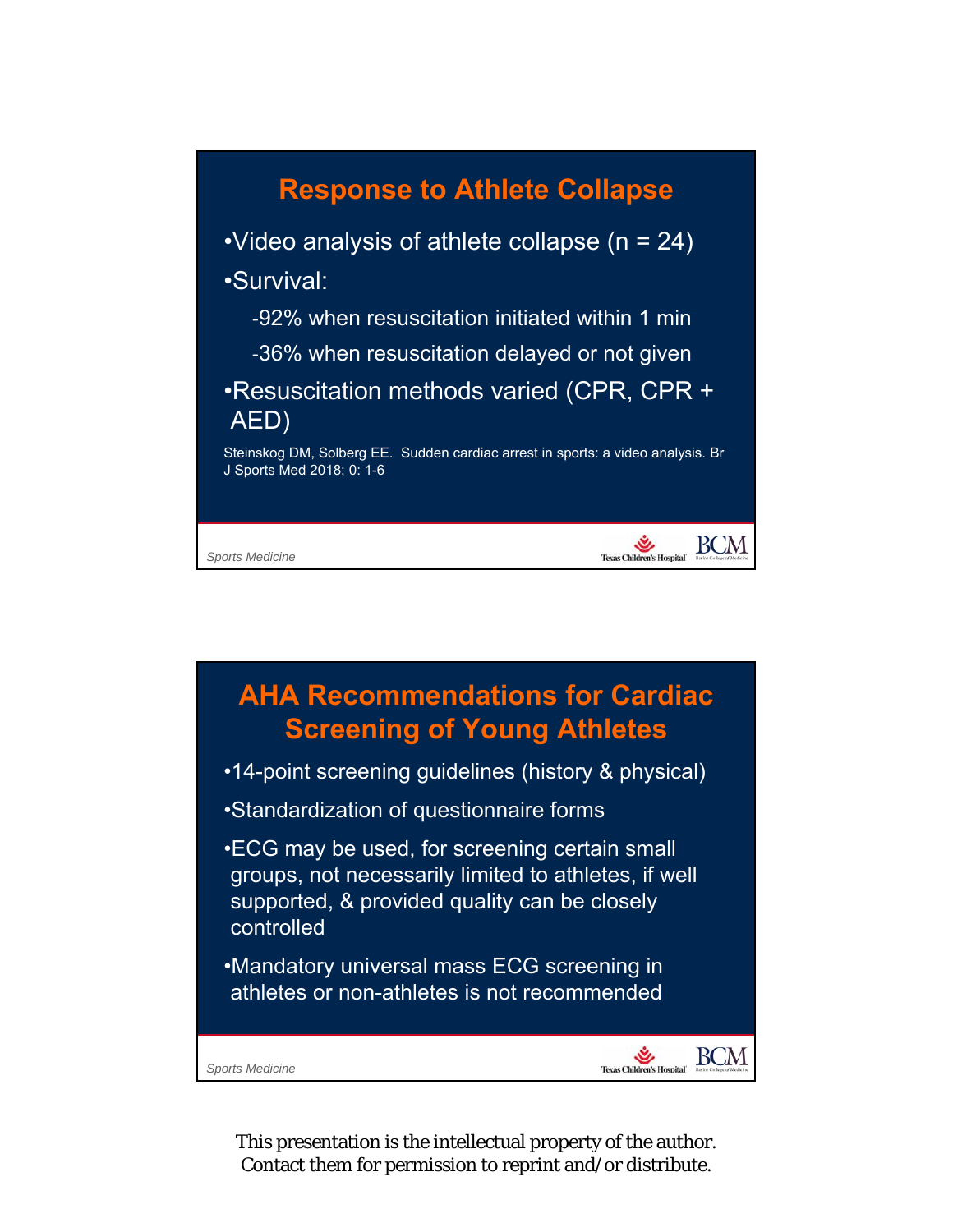

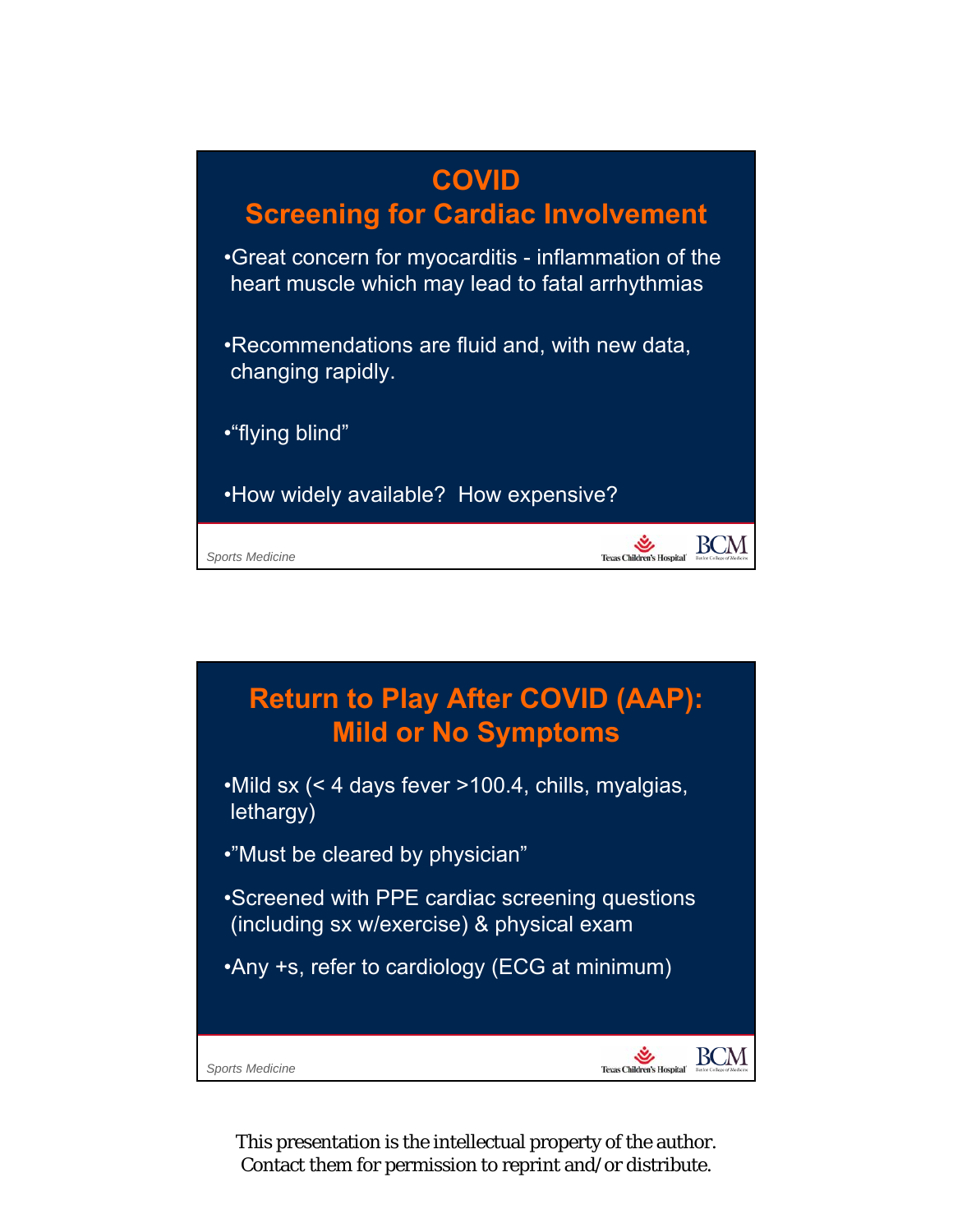